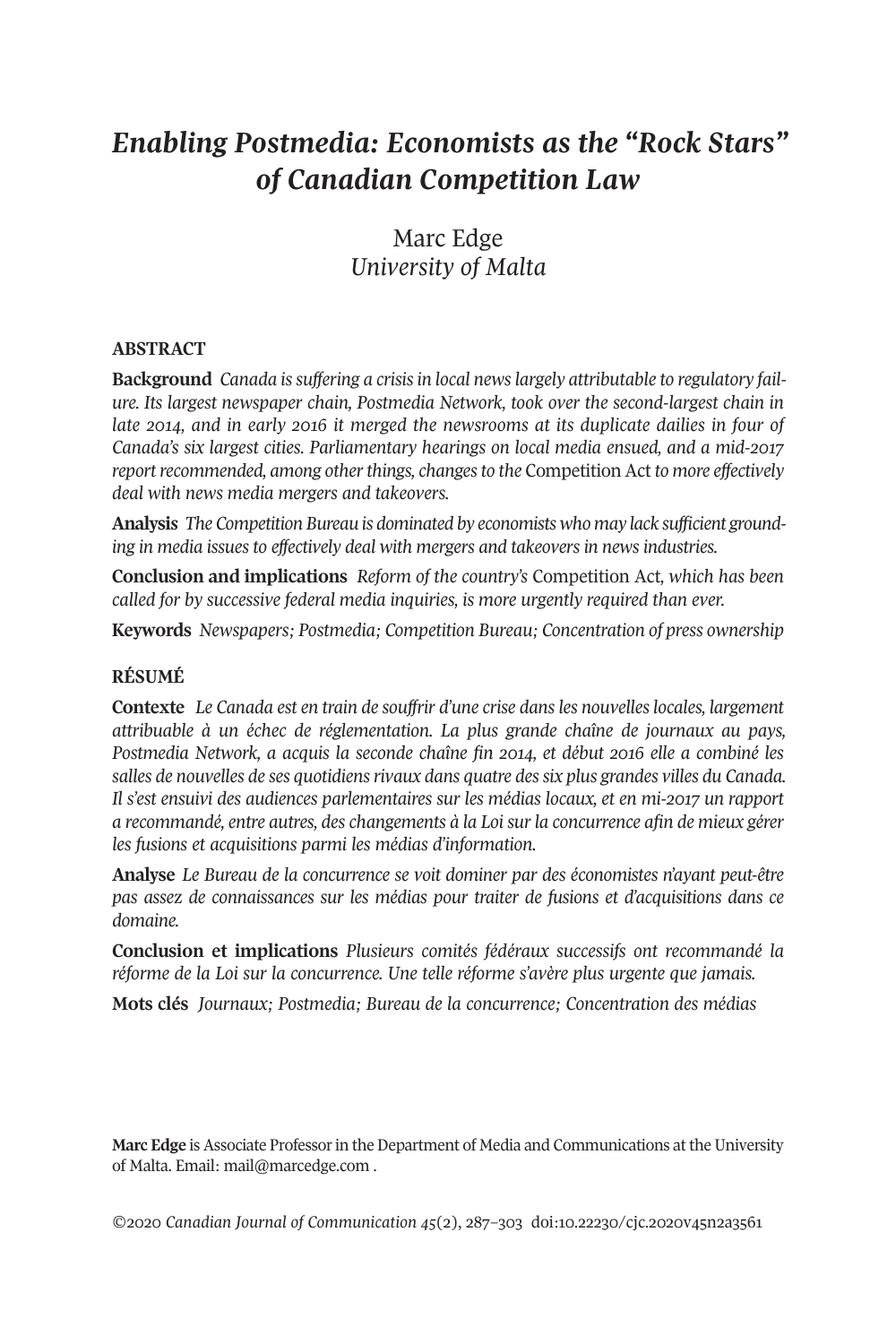#### **Introduction**

Canada is suffering a crisis in local news largely attributable to regulatory failure. The country's level of media ownership concentration has long ranked among the world's highest and continues to increase in spite of attempts to curb it. Despite a nominal limit of 25 percent foreign ownership of newspapers, Canada's largest chain is 92 percent owned by U.S. hedge funds, which acquired it out of bankruptcy in 2010 after buying up the bulk ofits distressed debt at pennies on the dollar. Postmedia Network has since exploited regulatory laxity to increase its dominance of the newspaper industry at the expense of news coverage. It has made successive rounds of layoffs to cut costs due to falling ad revenues largely in order to continue servicing its large high-interest debt held mostly by its hedge-fund owners, which they kept on its books strategically as an income source. In late 2014, Postmedia took over the country's second-largest chain, Sun Media, and while the federal Competition Bureau investigated, it took no action to stop the acquisition or to ameliorate its possible effects. Postmedia promised informally not to merge its duopoly dailies in four of Canada's six largest cities before receiving approval for the takeover, but in early 2016 it merged their newsrooms. Parliamentary hearings on local media quickly convened and sat for sixteen months in Ottawa. The report that resulted in mid-2017 recommended, among other measures, changes to the *CompetitionAct*to more effectively preserve media pluralism. This had also been called for by a 2006 Senate report on news media, which accused both the Competition Bureau and the country's broadcasting regulator of "neglect" (Canada, 2006, p. 15) for failing to curb ownership concentration.

The history of media regulation in Canada arguably justifies the charge of neglect, although the well-recognized phenomenon of regulatory capture might be a more apt analysis (Horwitz,1989; Pickard, 2014). In previous decades, however, press policy in Canada was at least well scrutinized, with extensive media coverage and considerable debate attending the 1969–1970 Senate report on mass media and the 1980–1981 Royal Commission on Newspapers (Canada, 1970, 1981). In Canada's converged and diminished news media of the 21st century, however, news coverage of media policy fell into a so-called "black hole." Little reporting was found, for example, of the 2003 Lincoln report on broadcasting (Edge, 2007). A 2006 Senate report on news media called for long-sought limits on ownership, which were rejected by a newly elected Conservative government headed by free-market economist Stephen Harper. During his almost decade-long term in office, Ottawa turned a blind eye first to the majority foreign ownership of Postmedia, and then to its takeover of Sun Media. From nationwide public hearings held by a royal commission after the closure of two dailies in 1980, the oversight of even greater newspaper consolidation devolved to faceless bureaucrats operating behind closed doors. The Competition Bureau, which approved the takeover of Sun Media without holding hearings, was admittedly hindered by a recent Supreme Court of Canada (SCC) ruling that required it to provide a quantitative estimate of harm in order to block a monopoly (Edge, 2017a). It was also, however, apparently dominated by economists who proved either unable to provide such an estimate or reluctant to do so. Its operations were as mysterious as they were ineffective.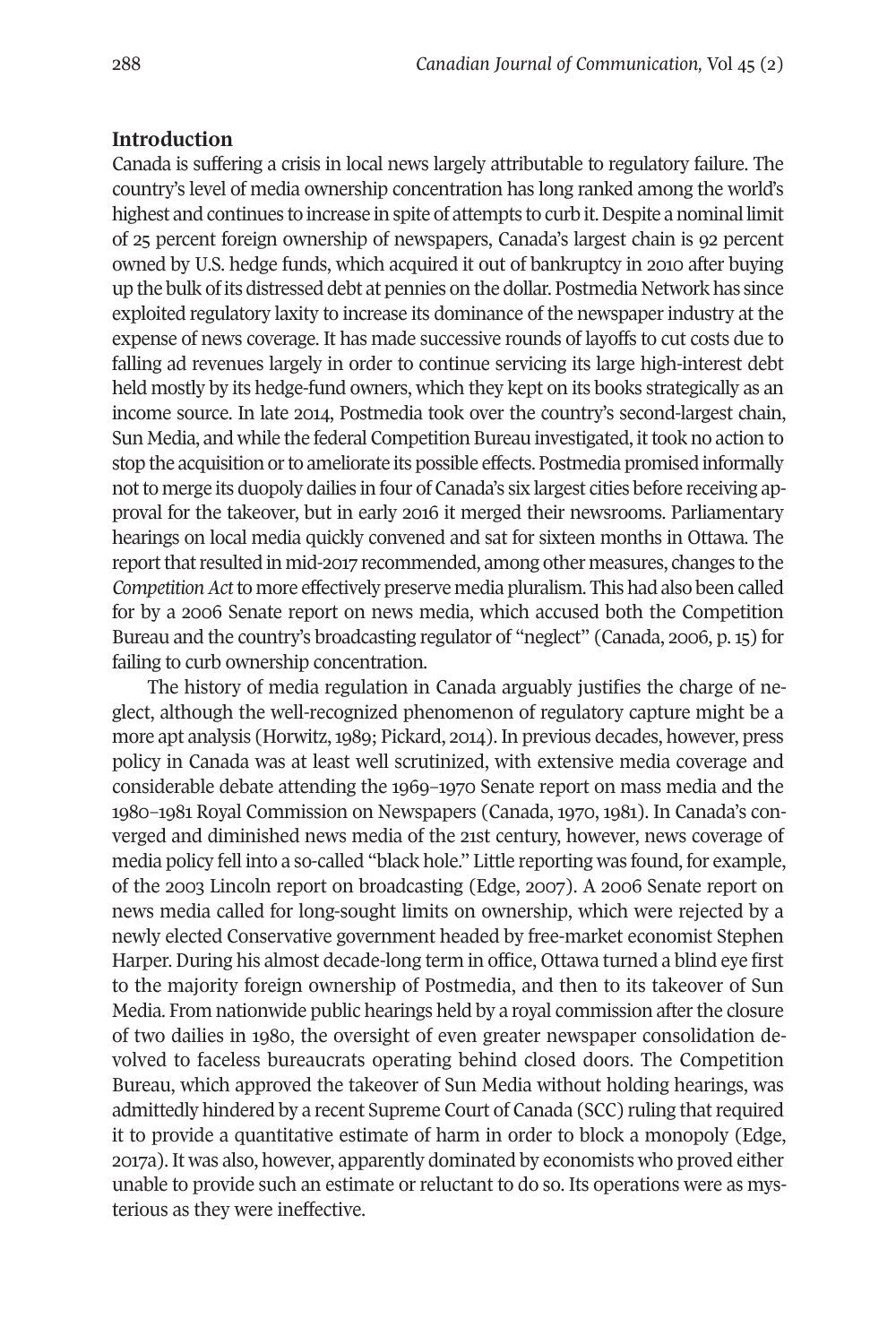The 2016–2017 parliamentary hearings on local media chaired by Vancouver Member of Parliament Hedy Fry were called by a Liberal government, which took powerin late 2015, but they were overshadowed in the news media by the coverage of an associated "think tank" report on news media that was released in early 2017. A newspaper industry campaign, meanwhile, pushed for the foreign digital giants Google and Facebook to be taxed and the proceeds used to subsidize Canadian news media. Following the release of the Fry report in mid-2017, the industry association News Media Canada (NMC) quickly bid for a billion-dollar government bailout, which was almost as quickly rejected. Postmedia's then-CEO, PaulGodfrey, had warned the Fry committee hearings that without government assistance Canada's newspaperindustry would get "uglier." The promised ugliness followed the rejection of NMC's bailout proposal by mere months, when Postmedia and the Torstar Corp., which had become Canada's new second-largest newspaper chain, traded 41 mostly Ontario titles in late 2017 and closed almost all of them. The Competition Bureau, which had for years ignored similar trades and closures in British Columbia, finally acted. It raided the offices of Postmedia and Torstar in 2018 after a whistleblower reportedly provided documents that outlined, despite corporate denials, a detailed scheme to reduce competition. Later that year, the federal government announced in a budget statement that it planned to provide \$595 million in subsidies for news media outlets, largely in the form of tax credits.

This article is the fourth in a series that examines ownership concentration in Canada's newspaper industry and the Competition Bureau's role in enabling it. The first article recalculated ownership concentration in the wake of Postmedia's 2014 takeover of Sun Media and found that it published 15 of the 22 largest dailies in Canada, including eight of the nine largest in the three westernmost provinces (Edge, 2016a). The second article examined a landmark ruling issued by the SCC shortly after the Postmedia takeover of Sun Media and found that it greatly increased the burden of proof on the Competition Bureau to block it (Edge, 2017a). The third chronicled newspaper trades and closures in Canada from 2010–2017 (Edge, 2018). This article seeks to synthesize understanding of the Competition Bureau's ineffectiveness in preventing the ever-increasing level of press ownership concentration in Canada. It finds that the regulator is hamstrung by its own enabling *Act* and has also been dominated by economists who may lack sufficient grounding in news media issues to effectively deal with mergers and takeovers in this industry. It concludes that an overreliance on economists in making policy, to the exclusion of scholars from other fields, has resulted in a free-market approach that has failed to serve the news needs of Canadians and has contributed to the local news crisis. As a result, it urges that reform of the *Competition Act*, which has been called for by successive federal inquiries, finally be implemented.

# **Background**

Canada has a long history of federal inquiries into rising media ownership concentration. Their recommendations for slowing the trend have always been ignored, however, only to see concentration again increase and the cycle of investigation, inaction, and concentration repeat. The result has been levels of media ownership concentration that are among the world's highest and a regulatory system that is apparently power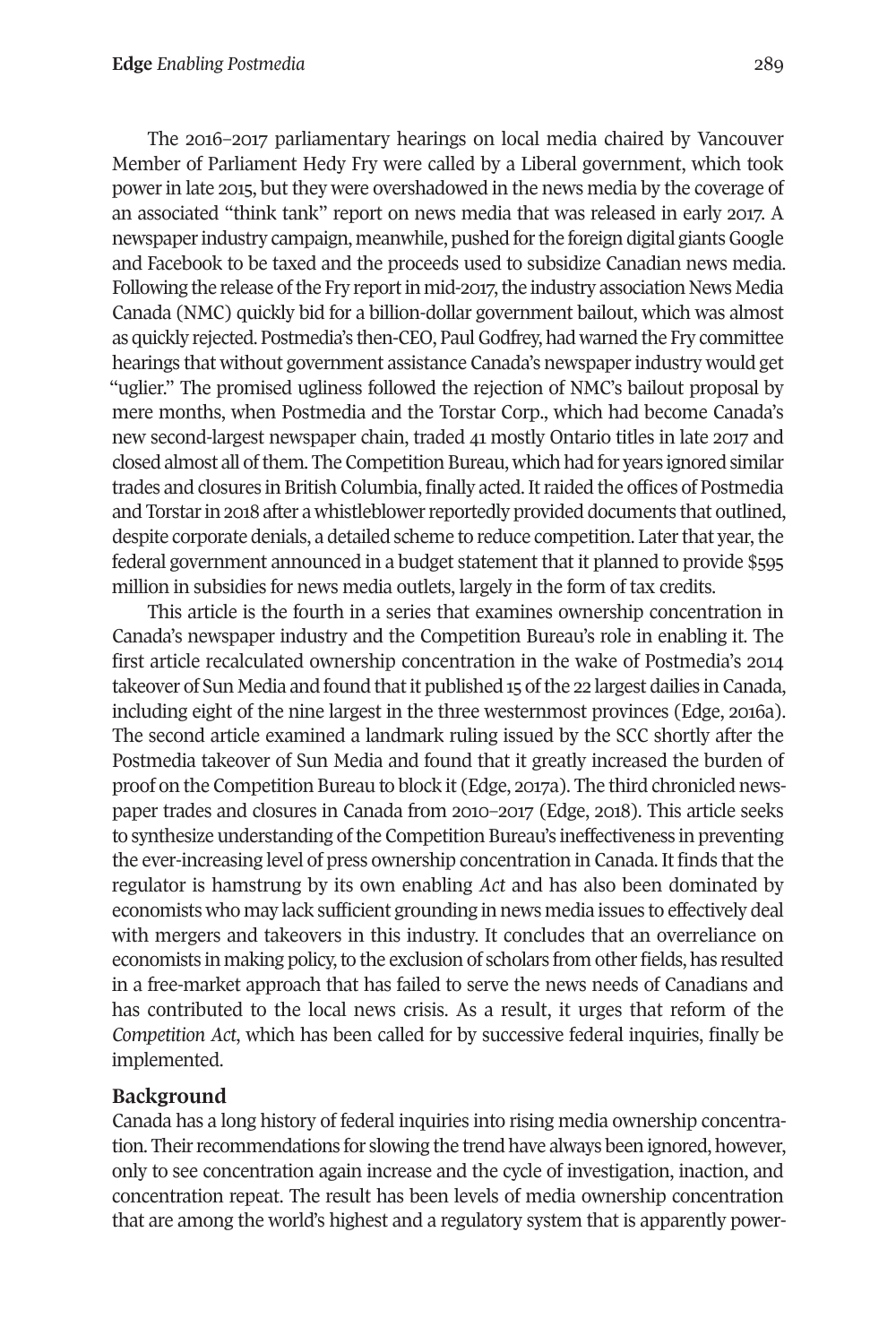less to prevent them from rising further. Among Western nations, Canada's level of press ownership concentration ranks behind onlyAustralia, New Zealand, and Ireland in control of its newspaper industry by the top few chains (Noam, 2016).

The first major study of Canadian media was commenced in 1969 by a Special Senate Committee on Mass Media, which reported in three volumes the following year. It noted that there were then only five Canadian cities where "genuine competition" between newspapers remained. "Of Canada's eleven largest cities, chains enjoy monopolies in seven. The three biggest ... today control 44.7 per cent of the circulation of all Canadian daily newspapers; a dozen years ago, the total was only 25 per cent" (Canada, 1970, p. 4). The report recommended the establishment of a Press Ownership Review Board to approve or more likely reject mergers and acquisitions of newspapers and periodicals. Its guiding principle would have been that "*all* transactions that increase concentration of ownership in the mass media are undesirable and contrary to the public interest—unless shown to be otherwise" (Canada,1970, p. 71). Considerable debate ensued, but the recommendation was never adopted. A decade later, a Royal Commission on Newspapers was called to investigate the simultaneous closure oftwo major dailies by the country's largest chains and the exchange of a third, which created yet more local monopolies. The Royal Commission held hearings across the country and issued a report in 1981, along with eight book-length studies. "Newspaper competition, ofthe kind that used to be, is virtually dead in Canada," its report noted, adding: "This ought not to have been allowed to happen" (Canada, 1981, pp. 215, 218).

Calculating that the top two chains then published 58.3 percent of the nation's English language daily newspaper circulation, the Royal Commission recommended limiting chain ownership to five dailies each, the circulation of which could not exceed five percent of the national total (Canada, 1981). A proposed *Canada Newspaper Act* tabled the following year would have set the ownership limit at 20 percent (Lewis, 1981). It died on the order paper, however, with the fall of the Liberal government that had ordered the Royal Commission. Criminal charges of conspiracy and monopoly were laid against the Thomson and Southam chains by the antitrust regulator of the day, the Restrictive Trade Practices Commission (RTPC). Despite an incriminating paper trail that included seized company memos suggesting collusion, the case ended in acquittal after a judge concluded that the closures constituted "good business sense, not an illegal conspiracy" (Austen, 1983, p. 34).

The Competition Bureau replaced the RTPC in 1986 due to its ineffectiveness. According to one legal scholar, its enabling *Competition Act* "literally rewrote the book on competition law in Canada, particularly with regard to merger control and the review of the activities of dominant firms" (Ross, 1998, p. 1). It used civil procedures instead of criminal charges to deal with mergers and monopolies, created the quasi-judicial Competition Tribunal to adjudicate disputes, and allowed appeals first to the Federal Court of Appeal (FCA) and finally to the SCC. The Competition Bureau (2004) was soon tested when the Southam chain bought most of the Vancouver area's community newspapers in the late 1980s to add to its monopoly on local dailies. It ordered Southam to divest several titles it found competed directly, but the company appealed to a Competition Tribunal, which held hearings in Vancouver. It reduced to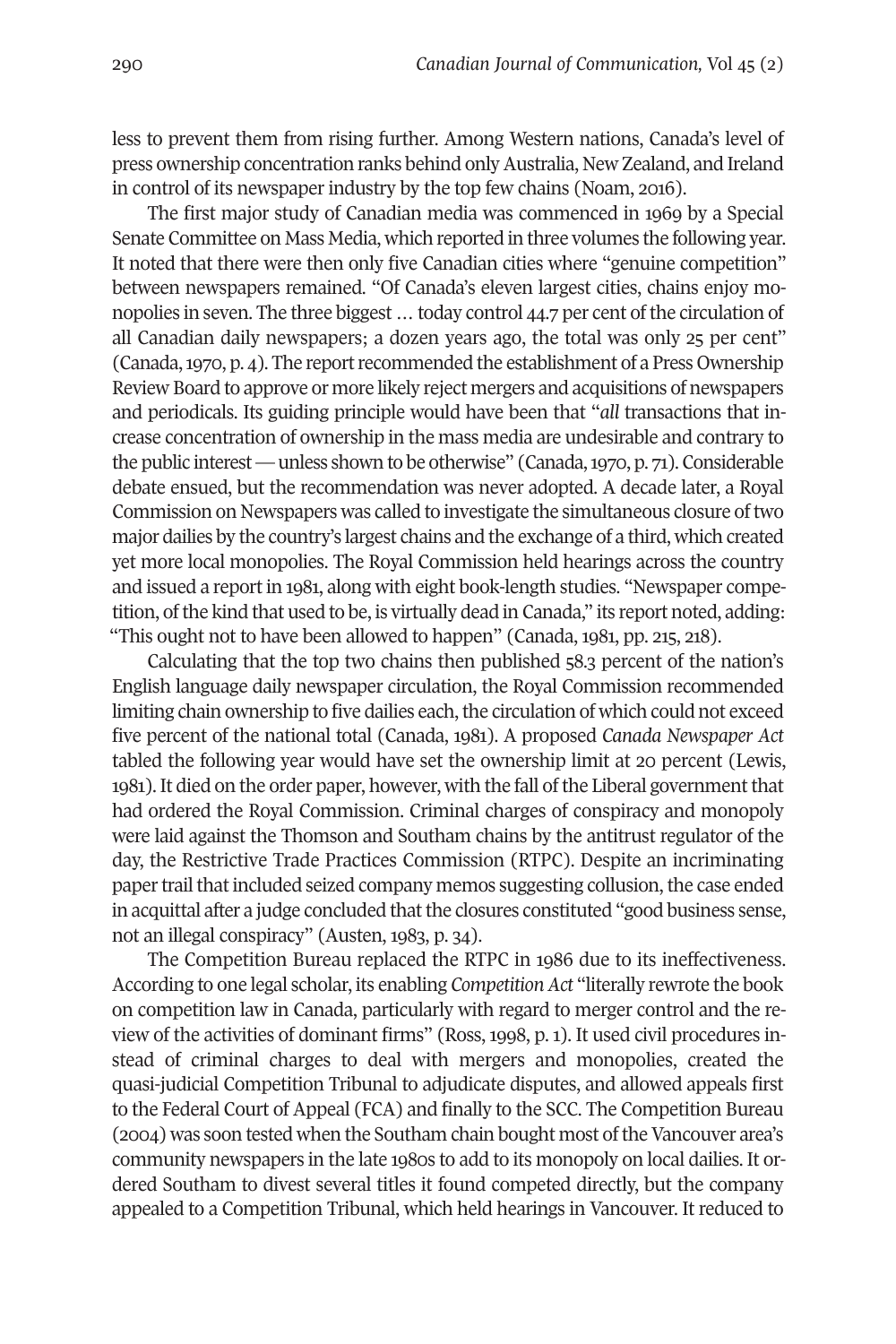only one the number of titles Southam was required to sell, and company appeals to the FCA and SCC upheld the order.

The mid-1990s saw the gradual takeover of Southam by Conrad Black's company Hollinger, which already owned the minor Sterling chain in Canada. That brought newspaper ownership by the top three firms to 77 percent in 1999, with 42 percent held by Hollinger alone (Canada, 2004). Hollinger sold most of the former Southam dailies in 2000 to Canwest Global Communications, the owner of Canada's third television network. It was one of three major media mergers that year, which brought a wave of newspaper-television "convergence" that made Canada a world leader in cross-media ownership. Newspaper ownership by the top three chains dropped as a result to 63 percent (Canada, 2004). A pair of scholars calculated the following year that Canwest, Quebecor, and Torstar owned 62.3 percent of the market for daily newspapers, warning: "There is simply too much power concentrated in too few hands, and to believe that all is well would be foolhardy in the extreme" (Soderlund & Romanow, 2005, p.12).

The 2006 final report of the Senate inquiry into news media recommended the automatic review of any merger of news-gathering organizations that resulted in an audience share of 35 percent or higher, arguing: "The media's right to be free from government interference does not extend … to a conclusion that proprietors should be allowed to own an excessive proportion of media holdings in a particular market, let alone the national market" (Canada, 2006, p. 24). The report was critical of both the Competition Bureau and the Canadian Radio-television and Telecommunications Commission (CRTC) for what it called their "neglect" (Canada, 2006, p. 15) of news media. "One challenge is the complete absence of a review mechanism to consider the public interest in news media mergers. The result has been extremely high levels of news media concentration in particular cities or regions" (Canada, 2006, p. 24). Part of the problem, it noted, was that the Competition Bureau considered only the economic impact of a media merger or acquisition on advertisers, notits impact on news consumers.

While it is true that some readers buy a newspaper for the advertising, most are interested in the news, information and other non-advertising features. … For this reason, advertising costs are not always the best indicator of market conditions for the news media given that rates can stay the same (or even decline) in the wake of increased concentration of ownership. (Canada, 2006, p. 16)

The Senate report recommended that a new section dealing with news media mergers be added to the *Competition Act*, requiring automatic review to prevent dominance by one owner in any market, whether local, regional, or national. As the Competition Bureau was unlikely to have the expertise to deal with the public interestin such mergers, it also recommended that the new section provide for the appointment of an expert panel to conduct the review. None of the measures were enacted, however, as the government had changed earlierin 2006 from a Liberal one to Harper's Conservatives.

# **Postmedia purchase**

Prior to Postmedia buying most of the Sun Media chain from Quebecor in 2014, which effectively brought the convergence experiment to an end in Canada, the two compa-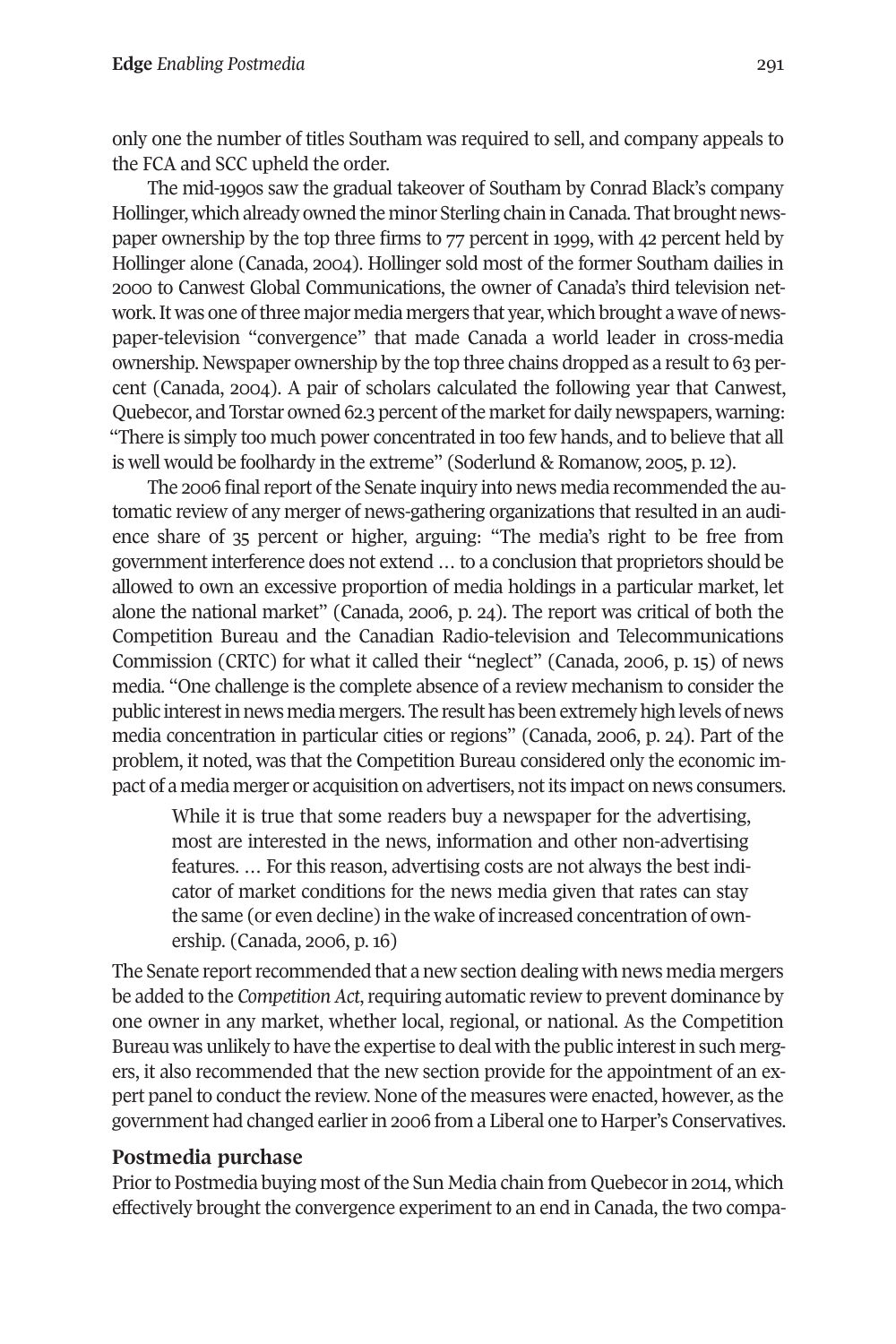nies combined for an estimated 53.1 percent of newspaper revenues (Noam, 2016). A post-purchase calculation of paid daily circulation gave Postmedia 37.4 percent, Torstar 14.3 percent, and Quebecor 10.3 percent, for 62 percent by the top three firms. More troubling was Postmedia's dominance in Western Canada, where it owned eight of the nine largest dailies in British Columbia, Alberta, and Saskatchewan (Edge, 2016a). When it announced its takeover of Sun Media, Postmedia promised to preserve competition in four of the country's six largest cities, three in Western Canada (Artuso, 2014), where it would own both dailies. The purchase was approved the following year by the Competition Bureau (2015a), which counter-intuitively concluded that it was "unlikely to substantially lessen or prevent competition" (par. 1) in those markets. A combination of factors played into that conclusion, according to a press release it issued, including

- the lack of close rivalry between Postmedia and Sun Media newspapers;
- competition from free local daily newspapers;
- the incentive for Postmedia to maintain editorial quality in order to continue to attract readers and advertisers to its newspapers; and
- the increasing competitive pressures from digital alternatives in an evolving media marketplace (Competition Bureau, 2015a).

The Competition Bureau (2015b) noted in a longer statement that it had "reached out to a broad set of market contacts, reviewed thousands of documents from industry participants, and carried out extensive econometric analyses" (Analysis section 2, par. 1). It said it found "very little evidence of direct rivalry between the parties' newspapers with respect to advertising. ... the evidence demonstrated that the parties are not close rivals" (Competition Bureau, 2015b, Analysis section 2, par. 1). Market contacts indicated that prices for advertisements varied "significantly" between the newspapers, which delivered "largely distinct audiences." The Competition Bureau (2015b) found that Sun Media's tabloids and Postmedia's broadsheet newspapers "tend to serve as complements rather than substitutes" (Analysis section 2, par. 1). Econometric analyses using data provided by the parties and other market participants, it added, "failed to support a finding of strong rivalry between the parties to the proposed transaction" (Competition Bureau, 2015b, Analysis section 2, par. 2). Extensive documentary and empirical evidence, according to the Competition Bureau (2015b) statement, demonstrated that the parties were also "not close rivals from the perspective of readers, a finding that was supported by the views of market participants and by an analysis of the demographic characteristics of the parties' respective audiences" (Analysis section 3, par. 1).

In short, the parties' newspapers appeal to different types of readers and those readers do not tend to substitute between the parties. Furthermore, the evidence showed the presence of free local daily newspapers in the relevant markets to be an important competitive constraint. (Competition Bureau, 2015b, Analysis section 3, par. 1)

Postmedia executives reiterated that they planned to follow in Calgary, Edmonton, and Ottawa the model that had been used for decades at the Pacific Press newspaper partnership inVancouver, seeking efficiencies by combining administrative and production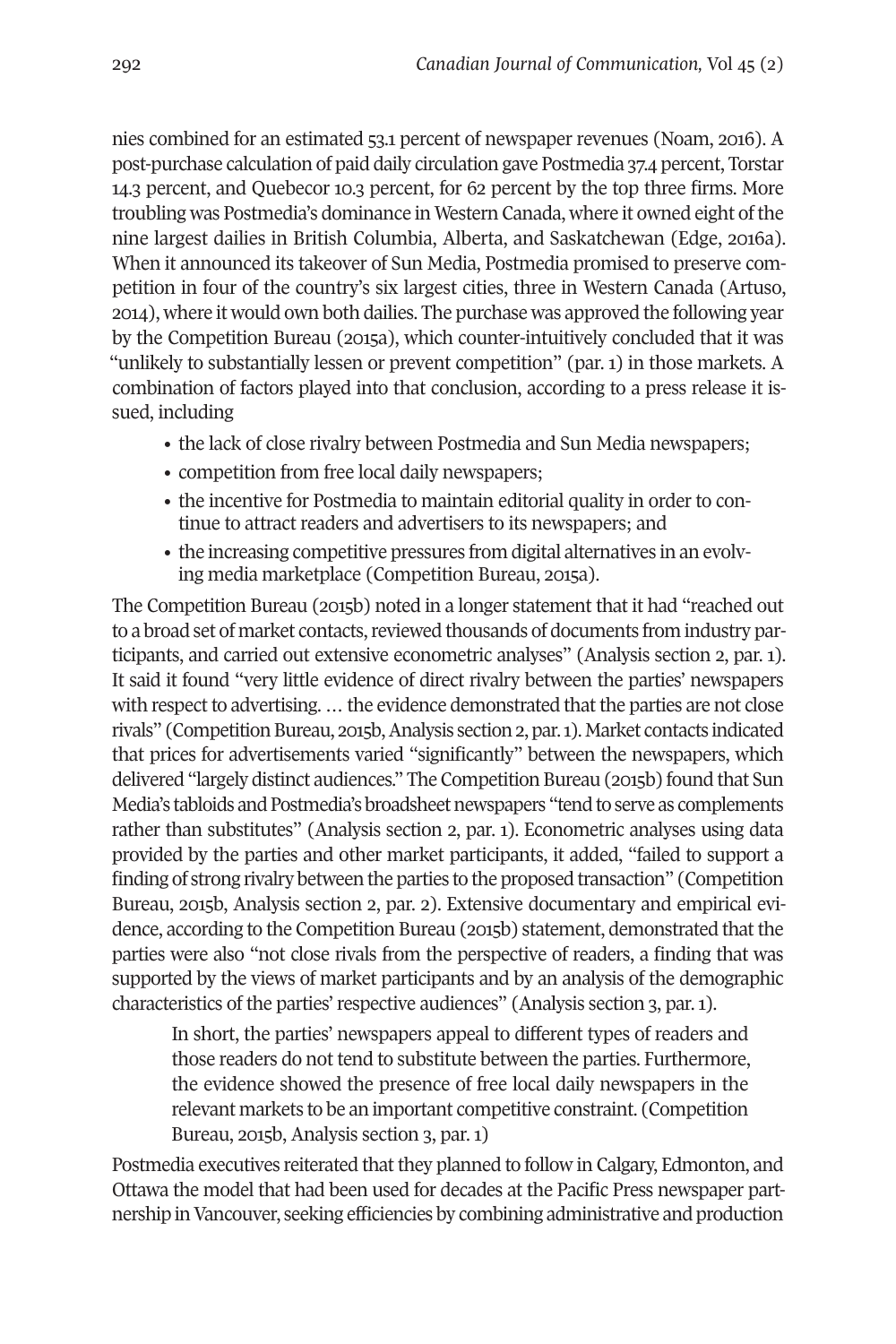departments, but keeping separate newsrooms (Dobby & Bradshaw, 2015). The separation of editorial control between the *Vancouver Sun* and the *Daily Province* had been a condition of their 1957 merger, which had otherwise been ruled an illegal monopoly by the RTPC (Edge, 2001). Within a year of its Sun Media takeover, however, a further sharp drop in advertising revenues prompted Postmedia to make more cost cuts aimed at achieving an additional \$50 million in savings, half of it from the former Sun Media newspapers (Postmedia aims, 2015). The company announced in early 2016 that it would lay off 90 workers and merge the newsrooms of its duplicate dailies in Vancouver, Calgary, Edmonton, and Ottawa. The announcement was described as a "miniature Black Tuesday for Canadian journalists" (Feibel, 2016, p. 12), referring to the newspaper closures and ownership consolidation in 1980 that prompted the Royal Commission on Newspapers. The Competition Bureau disavowed responsibility for failing to formalize Postmedia's promises and declined to re-consider its approval of the Sun Media takeover (Bradshaw, 2016). Fry quickly convened a parliamentary committee and held hearings into local news provision. In mid-2017, the committee issued a report that recommended, among other things, a new section of the *Competition Act* to deal with media mergers and the appointment of an expert panel to perform a "diversity of voices" (Canada, House of Commons, 2017, p. 58) test to guard against market dominance. The Postmedia takeover of Sun Media and its subsequent newsroom consolidation, it noted, had had a "devastating" (Canada, House of Commons, 2017, p. 58) impact.

As predicted by the Senate report, the diversity of voices and opinions have been greatly diminished and the principle of democracy, challenged. … These warnings, if heeded may well have prevented the situation we face today, where Canada has the highest vertical and horizontal media concentration in the world. (Canada, House of Commons, 2017, p. 58)

Citing confidentiality concerns, the Competition Bureau refused a request for the disclosure of its market analysis performed as part of its investigation into Postmedia's purchase of Sun Media (MacKay, personal communication, October 9, 2015).

# **The quantitative imperative**

The Competition Bureau's enabling of Postmedia's dominance of the Canadian daily newspaper industry can be explained in part by a landmark SCC ruling delivered just weeks previously that radically altered the common law on mergers in Canada and created an important legal precedent. The case of Tervita v. Canada (Tervita) triggered long-dormant provisions in the *Competition Act* that allowed companies to claim economic "efficiencies" achieved in their operations to justify mergers and acquisitions that would otherwise amount to monopoly. This raised the bar for the Competition Bureau to prevent future monopolies, thus opening the door even wider to more media mergers (Edge, 2017a). The Competition Bureau had pointed outin a 2004 background report to the Senate committee on news media that even if it found that a merger would substantially lessen or prevent competition for advertising, the *Competition Act* "specifically directs that the merger be allowed to proceed if it would also likely result in gains in efficiency that are greater than and offset the effects of the lessening or preventing of competition" (p. 9). In allowing the takeover of Sun Media,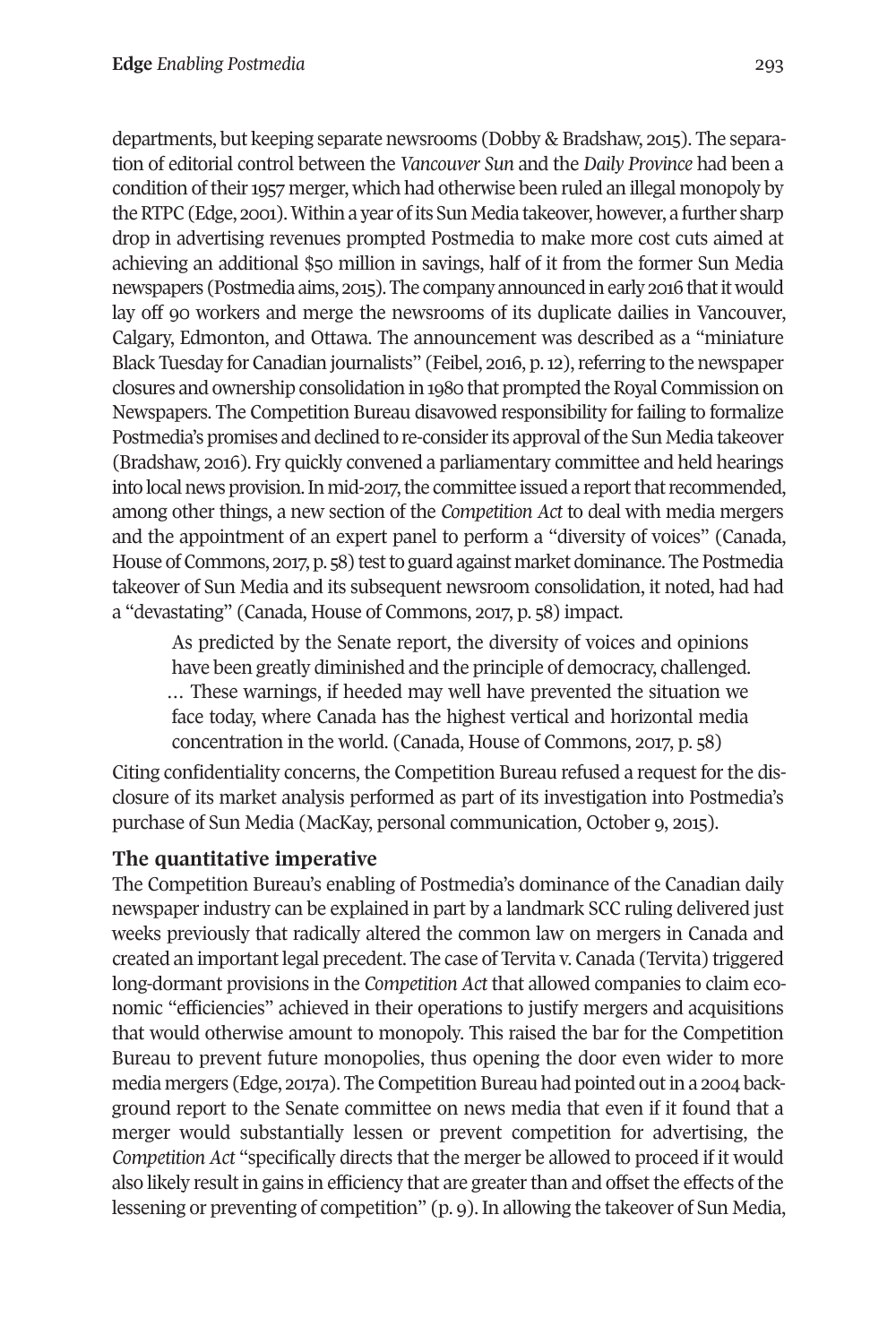the Competition Bureau (2015b) noted that Postmedia "made persuasive submissions suggesting that the effects of any lessening or prevention of competition would be offset by meaningful cognizable efficiencies" (par. 3). Postmedia stated in announcing the takeover that by combining the non-editorial operations of the two chains, it expected to save between \$6 and \$10 million in efficiencies (Artuso, 2014).

When it was introduced in 1986, the *Competition Act* contained a section that, according to one legal analysis, was "unique among competition/antitrust statutes around the world" (Crampton,1995, p. 59). Section 96 became known as the "efficiencies defence" because it allowed merging or acquiring parties to avoid an order of divestiture or dissolution by establishing that the economic efficiency gains of a transaction would likely outweigh its anti-competitive effects. The defence went untested for decades, however, until the SCC rendered its 2015 judgment in Tervita. It was its first merger decision under the *Competition Act* since it ruled in 1997 on Southam's community newspaper purchases in Vancouver, and the first time it had ever ruled on the efficiencies defence (Assaf & Chernenko, 2015; Grant, 2015). Tervita Industries Ltd. specialized in hazardous waste removal for oil and gas companies in northern British Columbia, where it took over its only regional competitor in 2011. The Competition Bureau ordered it to unwind the transaction or divest its newly acquired operations, but Tervita appealed to a Competition Tribunal and then to the Federal Court of Appeal, both of which upheld the order. It then appealed to the SCC, which agreed that the Tervita takeover would prevent competition, as evidence before the Competition Tribunal had shown that the merger would prevent an expected 10-percent drop in hazardous waste remediation costs in the region.

The SCC allowed the appeal, however, pointing out that the Competition Bureau had failed to quantify the merger's anti-competitive effects in order to show they would outweigh the minimal gains in efficiency that had been demonstrated by Tervita. The efficiencies defence required the Competition Bureau to quantify the lessening of competition, the court ruled, just as Tervita had done in estimating the savings it expected to make from the merger. "Effects that can be quantified should be quantified, even as estimates, provided such estimates are grounded in evidence that can be challenged and weighed" (Tervita Corp., 2015, p. 58). The Competition Tribunal, noted the SCC, had accepted that small efficiency gains in overhead expenses would result from the acquired company utilizing Tervita's administrative and operating functions. It had rejected almost all of the claimed efficiencies, however, because it ruled that they would likely have been achieved in any event, but it did accept that overhead savings would be achieved equivalent to one-half the salary of one junior back-office employee. The FCA ruled the efficiencies insignificant and did not count them, but the SCC found them admissible. The fact that the Competition Bureau did not similarly at least estimate the takeover's anti-competitive effects thus prompted the SCC to allow the appeal. "The Commissioner did not meet her burden to prove the anti-competitive effects, and as such, the weight given to the quantifiable effects is zero" (Tervita Corp., 2015, p.10). In 2018, Tervita merged with Newalta Corp. to form Canada's largest hazardous waste removal company with estimated annual revenues of \$2.6 billion, a transaction that the Competition Bureau did not challenge (Canada Newswire, 2018).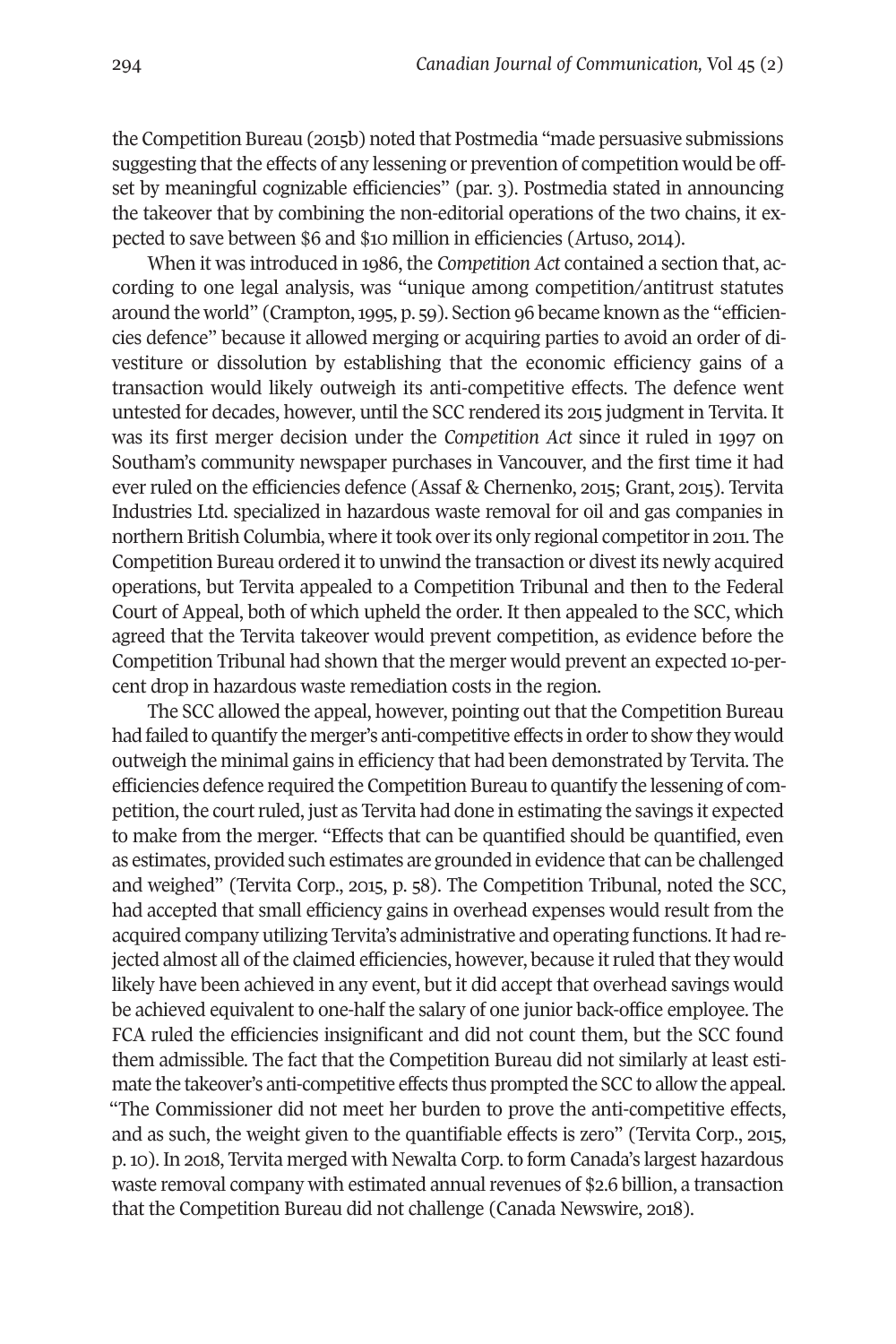A pair of economists observed that the SCC's ruling in the Tervita case put Canadian merger law "far out in front of the wave" (Ware & Winter, 2016, p. 366) in integrating economic principles into merger law. They noted that the ruling put a new burden on the Competition Bureau to quantify anti-competitive effects, without which it would lose any challenge to a merger, even with evidence of a substantial lessening of competition. "Tervita thus injected even more economics and econometrics into merger law — to the point where the commissioner describes the case as solidifying the place of economists as the 'rock stars' of mergerlaw enforcement" (Ware & Winter, 2016, p. 367). The reference was to a 2015 speech by John Pecman (2015), an economist who headed the Competition Bureau, that was delivered shortly after the Tervita ruling but before the decision to allow Postmedia's takeover of Sun Media. He told a group of lawyers, no doubt jokingly, that people "have a natural tendency to see economists as the rock stars of competition law enforcement." Referring to Tervita, Pecman (2015) added that he was "pleased that this [ru](#page-14-0)ling has clearly made that the only possible point of view" (Tervita section, par. 11). 1

# **Media regulation in Canada**

Government regulation worldwide has been marked in recent decades by two trends, an understanding of which helps to explain the failure in antitrust oversight of Canadian media industries. The first has been the increased influence of economists since World War II (Christensen, 2017, 2018; Fourcade, 2009; Fourcade, Ollion, & Algan, 2015; Hirschman & Berman, 2014). Postwar prosperity elevated them to positions of influence in many burgeoning bureaucracies around the world, according to Marion Fourcade (2009), and economics thus emerged as a leading "technique of government" (p. 2). The discipline came to be characterized, however, by an "overwhelming domination of U.S.-based scholars, scholarship, and institutions" (Fourcade, 2009, p. 256), which brought a paradigm shift from interventionist Keynesian economics to free-market neoclassical economics.Quantitative approaches came to dominatemethodologically,using econometric modelling based on advanced mathematics. "Scientization," noted Johan Christensen (2017, p. 295), brought a change not only in who provided policy advice but also in the basis for that advice, which was "increasingly based on scientific knowledge and claims" (p. 295). The formal modelling of theoretical arguments was relied on to claim that economic analysis produced scientific conclusions (Christensen, 2017). The increased authority granted to economists over how to organize economies, and thus societies, resulted from their field being perceived as a "more legitimate source of arguments than other forms of knowledge" (Christensen, 2018, p. 293). As their influence increased, that of lawyers, civil servants, and scholars from other academic disciplines waned. As Daniel Hirschman and Elizabeth Berman (2014) noted: "Every sociologist, anthropologist and political scientist knows that economics is the most politically influential social science" (p. 779).

An associated trend, noted Christensen (2018), was "the politicization of policy advice, that is, the growing use of partisan political advisers and greater political steering of the policy formulation process" (p. 295). In Canada, policy advice during the Harper years came increasingly from partisan "think tanks," as public policy institutes became known (Gutstein, 2014). By the time the Liberals had retaken office, noted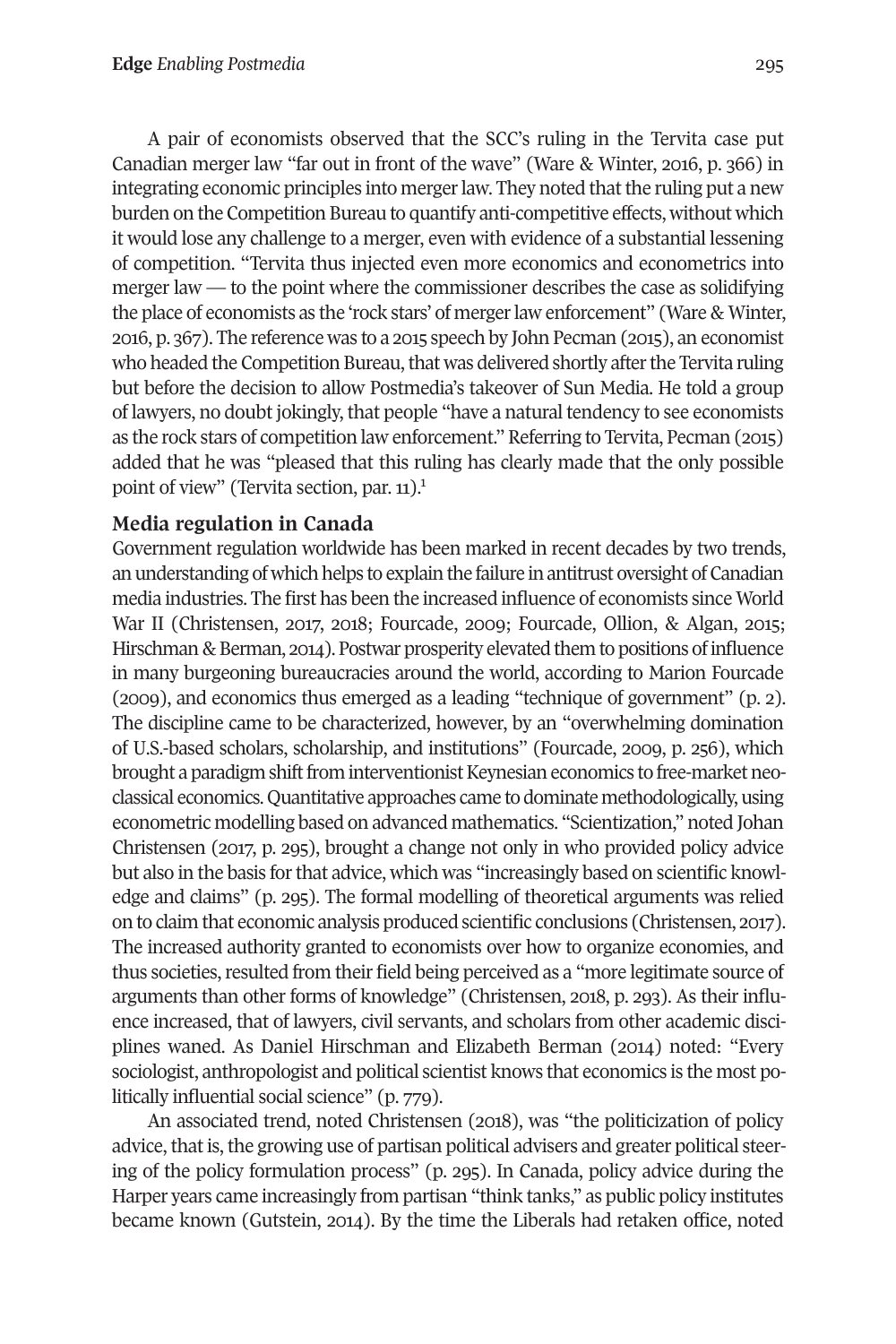Dwayne Winseck (2017), this had turned into "an unending firehose of reports from well-heeled think tanks across the country" (par.150) aimed atinfluencing potentially lucrative federal cultural policy. For example, news media outlets often cited the 2017 report of the Ottawa-based Public Policy Forum (PPF), "The Shattered Mirror," as evidence of their industry's financial problems. The report so exaggerated the plight of newspapers, however, that it drew criticism from academics (Britneff, 2017; Edge, 2017b). Winseck (2017) called the report "badly flawed" (par. 5), noting thatit "cherrypicks evidence and gooses the numbers" (par. 5) to make its case for government assistance. On the other hand, Winseck (2017) noted, the report turned a "blind eye to high levels of media concentration" (par. 85), which was not surprising given that many of those involved in producing the report "have been leading cheerleaders for the processes of consolidation" (par. 132). Shortly after the release of its report, the PPF began working with the newspaper industry group News Media Canada on its bailout proposal (Edge, 2017b).

#### **Two-sided markets**

Economists came late to the study of media, noted one study, only embracing the theory of two-sided markets, in which firms sell to customers of more than one type, to explain the workings of media industries in the late 1990s. Communication scholars, on the other hand, had been studying media economics since the 1950s (Gabszewicz, Resende, & Sonnac, 2016). They were often dismayed by the blind spots of economists who researched media industries, as typified in a 2009 study cited widely by Postmedia newspapers in covering their own company's takeover of Sun Media (Edge, 2016b). The study of Canadian newspapers from 1995–1999, when about 75 percent of dailies changed hands, found that the acquisitions did not result in higher advertising rates or cover prices.Itthus concluded that "there is no relationship between concentration measures and advertising or circulation prices" (Chandra & Collard-Wexler, 2009, p. 1067). This flew in the face of decades of research in the field of communication that showed newspaper monopolies usually resulted in higher prices (Lacy & Simon, 1993; Picard,1988; Shaver,1995). When queried on why the study made little mention of this vast literature, its lead author replied that "we felt that we needed to draw the line at research in economics journals" (Chandra, personal communication, August 20, 2015). He told a Postmedia reporter after the Competition Bureau approved the company's takeover of Sun Media in 2015 that the decision should not concern members of the public because they could find "practically unlimited" news online, adding: "It's hard to believe this merger would have any adverse effect on consumers" (Chandra, quoted in Brownell, 2015, p. C9).

Chandra's study noted that very little research had examined the effects of mergers in two-sided markets or the effects of concentration in those markets. In the field of communication, however, the concept of two-sided markets had been studied and understood for some time, only in different terms. It had been codified by Robert Picard (1989) in one of the first textbooks on media economics, which noted, "Media industries are unusual because they operate in what is called a dual product market," adding: "They create one product but participate in two separate good and service markets" (p. 17). Numerous studies into pricing behaviour by newspapers had similarly been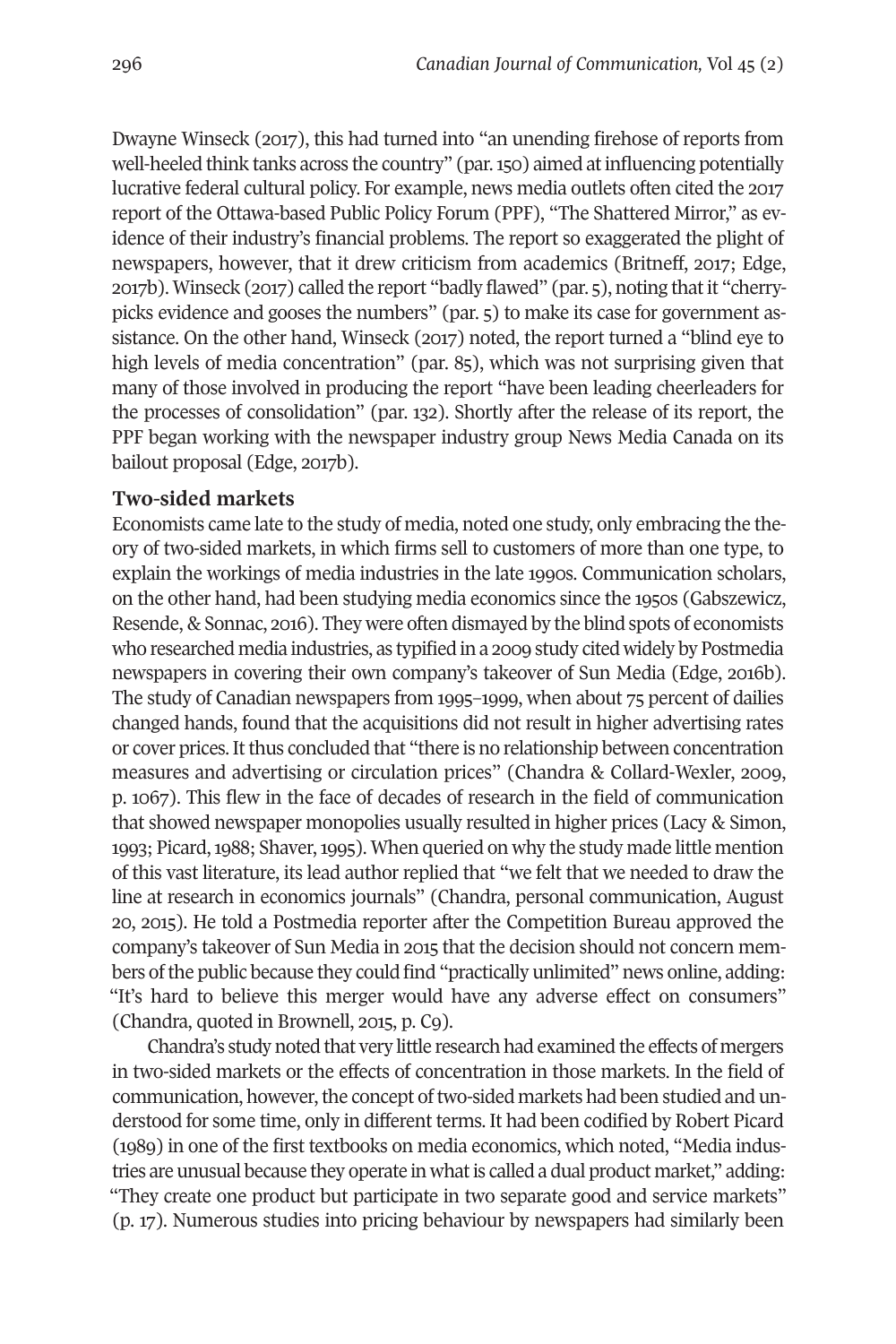conducted by communication scholars during the second half of the 20th century. Mary Alice Shaver (1995) tracked the application of pricing theory in studies of newspaper competition and advertising rates over a quarter century ofresearch.A1993 textbook on newspaper economics noted that most such research found that once a monopoly was achieved, advertising rates and circulation prices could be raised at will, resulting in increased profits (Lacy & Simon, 1993). As one economist who studied Canadian newspapers noted: "These price effects are so powerful that they provide ample motivation for the long and steady trend to newspaper mergers and takeovers" (Kerton, 1973, p. 605).

## **Changing market conditions**

The Competition Bureau (2015b) ruling that allowed Postmedia's takeover of Sun Media echoed the theme of two-sided markets, a subject on which it said it w[as](#page-14-1) "guided by a recent and expanding economic literature" (Background section, par. 2).<sup>2</sup> The markets for readers and advertisers in which newspapers competed were both declining, however, which limited the dominance they could exercise. Downward pressure on pricing was exerted, it added, by the need to compete with free newspapers and to generate additional advertising revenues through increased circulation. It was thus in their best interests, the Competition Bureau (2015b) noted, for even monopoly newspapers to provide compelling content in order to attract readers they could in turn market to advertisers: "Econometric evidence supports the existence of a strong interaction between the advertising and readership sides of the newspaper markets" (Analysis section, Question 4, par. 8).

As news media continued to evolve in the digital age, however, these factors changed rapidly. Free newspapers, which had proliferated at the height of the newspaper advertising bubble in the early years of the 21st century, began to fold as advertising revenues rapidly declined. From 20 free dailies in Canada in 2014, only 10 remained by the end of 2017. As print advertising revenues continued to decline and digital advertising went mostly to Facebook and Google, newspapers also turned increasingly to readers for revenue, erecting "paywalls" around their online content, which increased their revenues from both subscribers and advertisers. While only four percent of Canadian newspapers were behind a paywall in 2011, by 2018 that number had risen to 65 percent when measured by circulation (Winseck, 2018). They also raised their cover prices and subscription rates sharply. While no research on Canadian newspaper pricing was found, a study of the 25 largest U.S. titles found they tripled their weekday subscription rates on average between 2008 and 2016, with price increases accelerating after 2012 (Chyi & Tenenboim, 2019). As a result, readers provided a greater percentage of newspaper revenues as advertising fell, bringing the ratio closer to one-to-one from the seven-to-one disparity found in the U.S. at the height of the advertising bubble (OECD, 2010). In addition to relying on readers for more revenue, noted a trio of economists, newspapers began to explore other revenue streams, and as such became not just two-sided but "multisided" products.

Given all the striking changes that are presently taking place in the media markets, the firms involved in these markets are rethinking their business model. New approaches to the market are being designed and media firms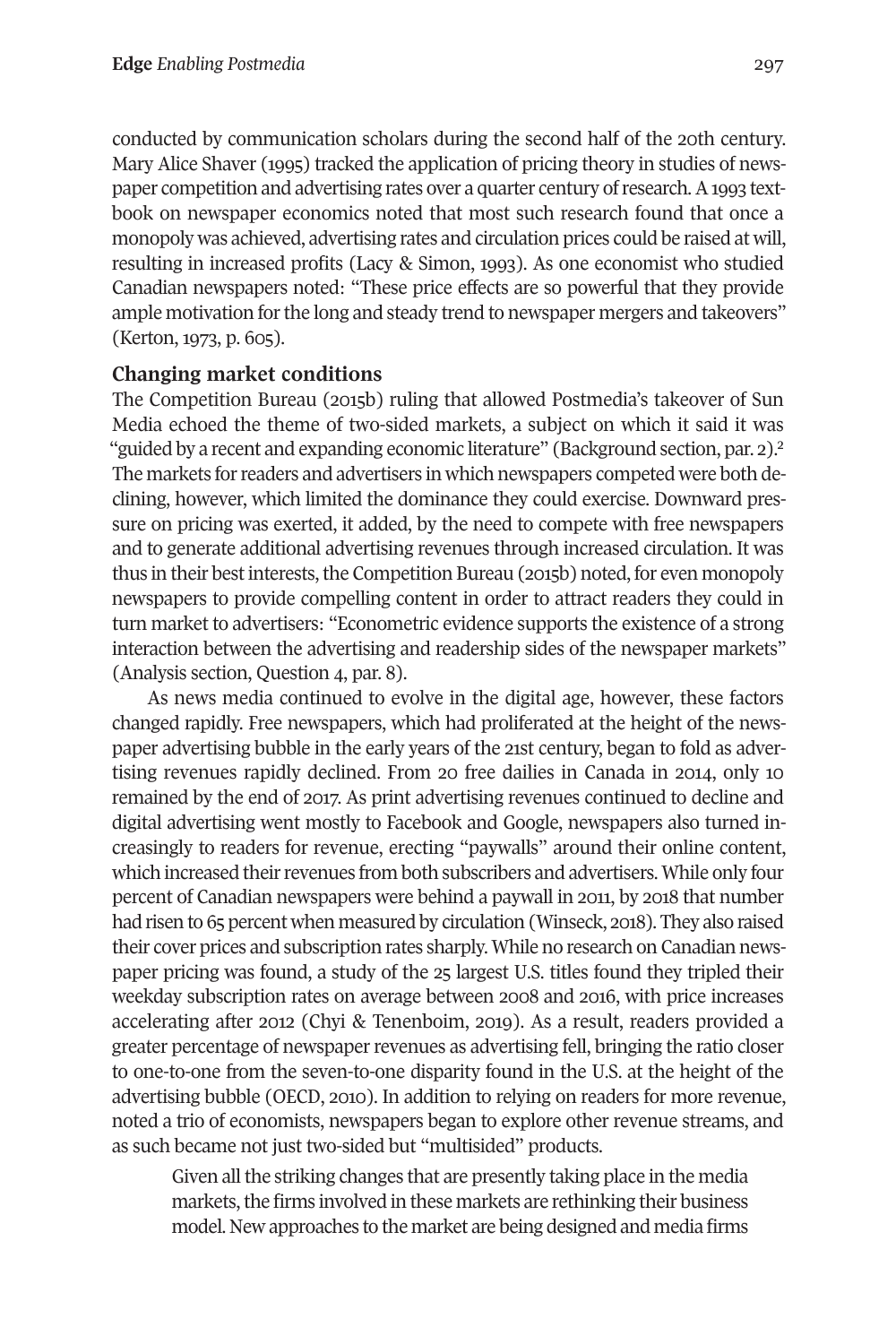are embracing the model of multi-sided platforms. (Gabszewicz, Resende, & Sonnac, 2016, p. 4)

#### **Limitations of economics**

The dominant paradigm in economics came to embrace quantitative analysis over qualitative approaches to such an extent that Edward Leamer (1983) famously urged his colleagues in 1983 to "take the con out of econometrics." He found that empirical studies often suffered from a lack of robustness due to their "whimsical" assumptions. Changing your assumptions, noted McCloskey (2002), could change your conclusions: "Any calculation depends on the validity of the inputs and assumptions. Garbage in, garbage out"  $(p, 16)$ . A re-appraisal of Leamer's critique 25 years later found that although a new paradigm of merger analysis had emerged, it implicitly imposed restrictions on consumer behaviour and used arbitrary variables and assumptions. "Many new empirical industrial organization studies forecast counterfactual outcomes based on models and simulations, without a clear foundation in experience" (Angrist & Pischke, 2010, p. 22).

But should antitrust regulators favor the complex, simulation-based estimates coming out of the new empirical industrial organization paradigm over a transparent analysis of past experience?At a minimum, we'd expect such a judgment to be based on evidence showing that the simulationbased approach delivers reasonably accurate predictions. As it stands, the proponents of this work seem to favor it as a matter of principle. So, who can you trust when it comes to antitrust? (Angrist & Pischke, 2010, p. 22)

The most controversial assumption made by economists was *ceteris paribus*, or that all other things would remain constant. They rarely do in the real world. Policy measures based on economic studies, noted Menno Rol (2010), often failed due to overconfidence in their external validity: "Realists like to think of economics as an enterprise that seeks truth: the habitual falsity of the *ceteris paribus* clause seems to be in conflict with the realist approach" (p. 29). In order to find a realistic level of abstraction, Rol (2010) argued, economists needed to take a more interdisciplinary approach informed by research from other disciplines. "One social science increases its relevance if its practitioners develop an interest in what other social disciplines have to say. So does especially theoretical economics, because economists enjoy a more isolated position among the sciences by default than, say, sociologists" (p. 29).

Economists have eschewed interdisciplinarity, however, since their field was cleaved from political economy in the early 20th century. Creating separate fields of economics and political science also expunged the former of any normative element and created a strictly amoral science. Neoclassical quantitative economics, noted Vincent Mosco (2009), shed all concern for social, political, and historicalfactors in its ascendancy atop the field. "Unlike political economy, economics was not concerned with determining human needs or rights, natural or otherwise. ... There was no room for the political in this new science of economics because the tools were not available and probably never would be to examine the political system with certainty" (pp. 46–47). The substantive weakness of economics, Mosco (2009) added, was its "inadequate understanding" of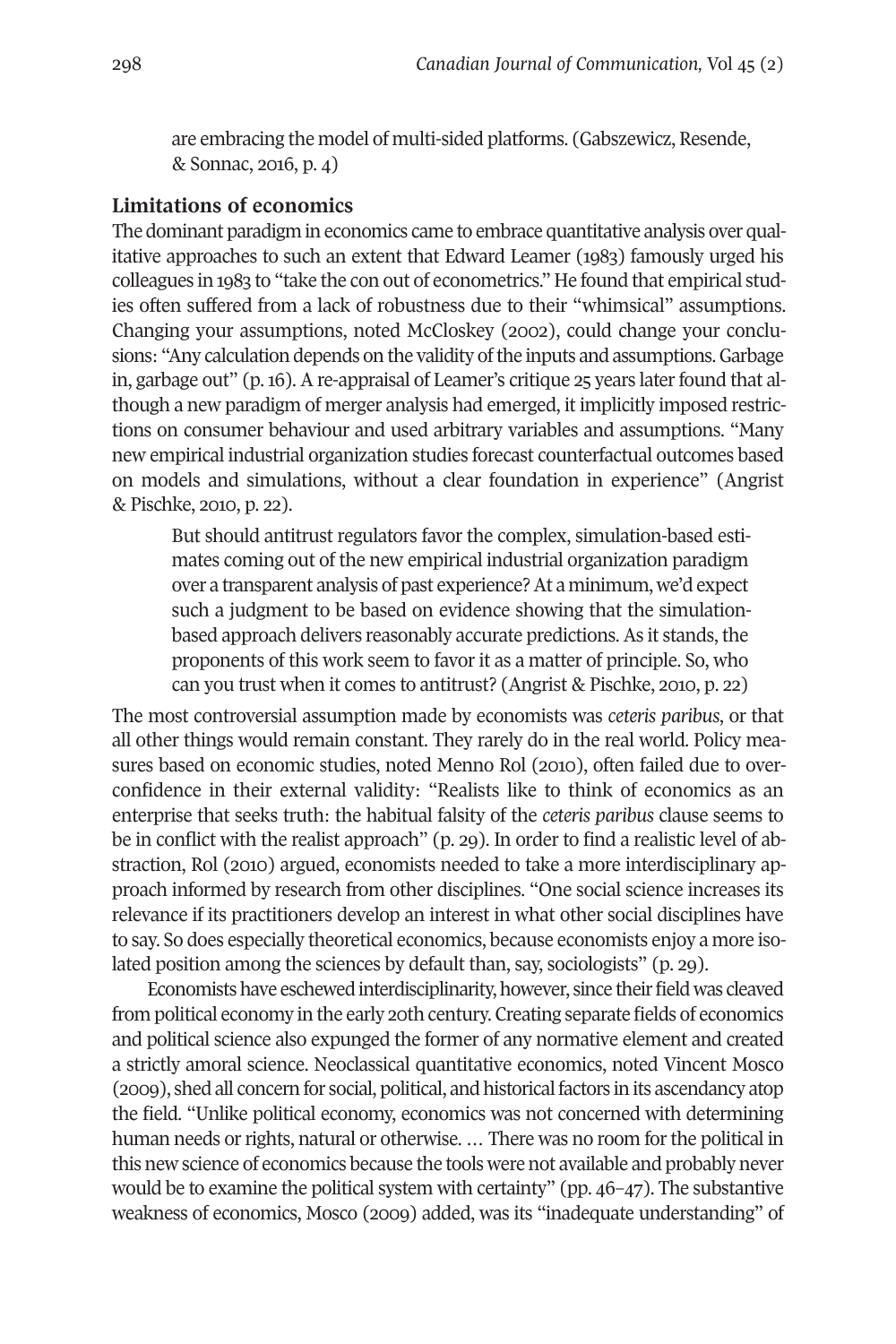the social world. "Economics is based on the view that one can eliminate what cannot be rendered scientific without giving up what is fundamental to understanding the economy" (p. 63). One especially important element economics left behind in its modern form, Mosco (2009) added, was any concern with history. "Mainstream economics set history aside ... chiefly because history made all the more difficult the drive to turn economics into a science" (p. 26).

#### **Discussion**

It might not be overstating the case to characterize the antitrust regulation of the newspaperindustry in Canada as an almost complete failure that has led to its domination by one company owned mostly by foreign hedge funds. This need not have been the case. It has not been the case in other countries with more empowered antitrust regulators. In the U.K. and Australia, for example, legislation requires media regulators to perform a "diversity" or "plurality" test in determining whether news media mergers or acquisitions should be allowed. They are blocked if they would result in the number of distinct editorial voices in a market falling below a given level (Edge, 2008). A similar approach was proposed in both the 2006 Senate report on news media and the 2017 Fry report on local media. It is an approach that seems more sensible than relying, as the Competition Bureau now does, on the econometric modelling of advertising markets.

Antitrust regulators in other countries are also more vigilant in enforcing existing laws against reducing competition. The U.S. Department of Justice regularly intervenes in news media mergers and acquisitions, as it did in preventing the planned 2016 purchase of the *Orange County Register* by the giant Tribune Company, which owned the area's largest daily, the *Los Angeles Times*, because it would have resulted in market dominance (Steele, 2016). In New Zealand, the Commerce Commission blocked a proposed 2016 merger of the two largest chains, which together published almost 90 percent of the country's newspapers. An appeal to the High Court of New Zealand upheld the ruling as justified on the grounds of public interest and plurality (Myllylahti, 2018). Contrast that with the focus in Canada on economic efficiency and "good business sense," and it is no wonder that our antitrust oversight of news media is ineffective.

To answer the question posed earlier by Joshua Angrist and Jörn-Steffen Pischke (2010), antitrust regulators should not favour "complex, simulation-based estimates … over a transparent analysis of past experience" (p. 22). Economists, as Rol (2010) suggested, should take a more interdisciplinary approach informed by research from other disciplines. One type of economics that emphasizes the need for media diversity and press pluralism is political economy. It is mainly concerned with "who gets what from whom," as a Canadian founding father of media economics quipped, paraphrasing the then-popular "who says what to whom" (Smythe, 1960, p. 564) model of communication. Political economy focuses on the political and social considerations that were expunged from economics in its emergence as an independent field. It is less concerned than economics is with quantitative measurement, scientific justification, or even objectivity, instead openly advocating for social good rather than economic gain. Far from considering it a non-factor, political economy recognizes that the ideological orientation of researchers is often a determining factor in the outcome of re-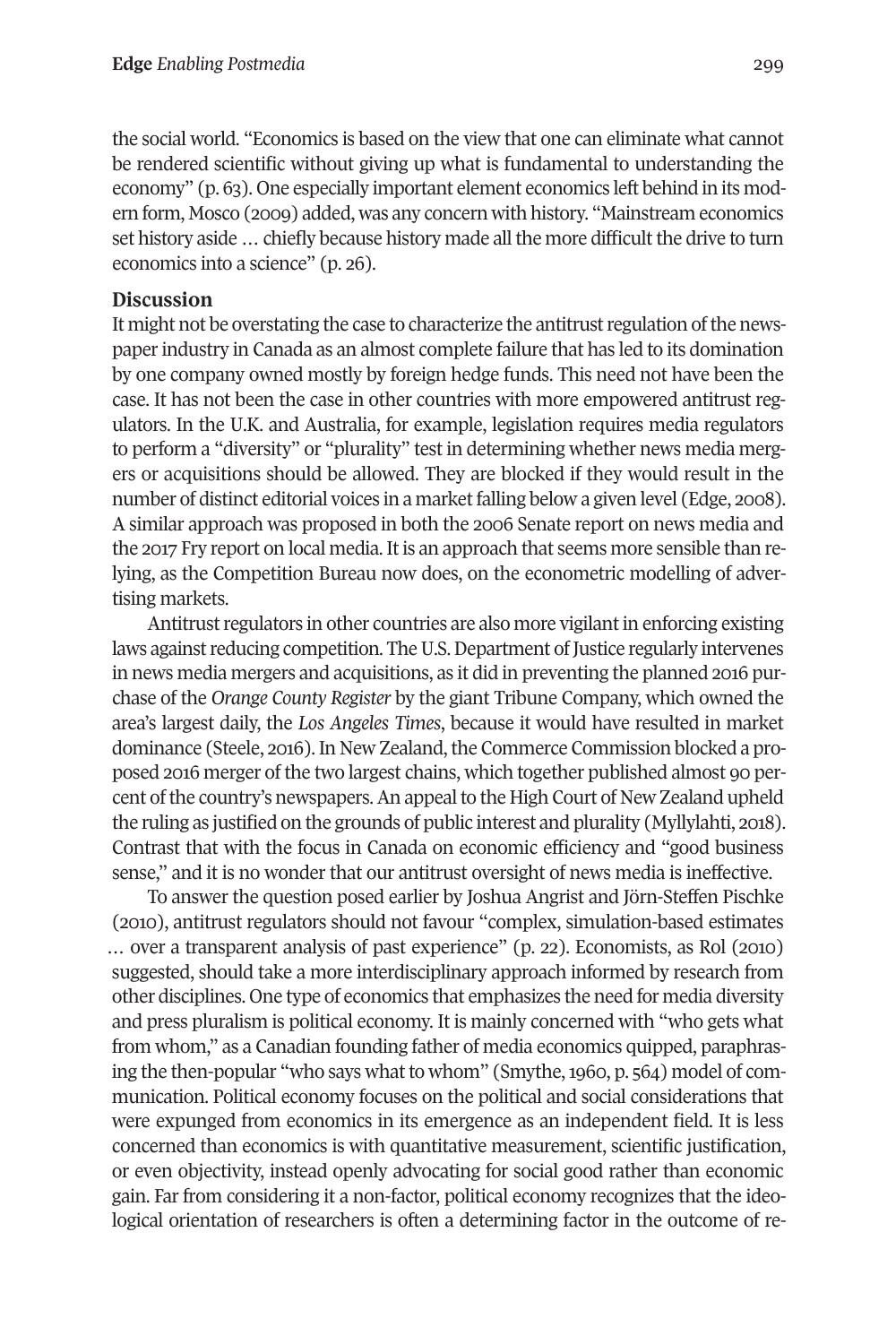search studies. "All of us have our predispositions, either to criticize and try to change the existing political-economic order, or to defend and strengthen it," noted Dallas Smythe and Tran Van Dinh (1983, p. 117). "The frequent pretense of scientific 'neutrality' on this score is a delusion." The advice of political economists should thus be considered at least equally to that of quantitative economists in deciding whether to allow news media mergers and acquisitions.

#### **Conclusion**

Alitany of unfortunate events has marked the failure of antitrustregulation in Canada to deal effectively with media ownership concentration. Ill-timed changes in government have thwarted the best opportunities for media ownership reform provided by the reports of the Royal Commission on Newspapers in 1981 and the Senate committee on news media in 2006. The otherwise confounding Competition Bureau ruling that allowed Postmedia's takeover of the Sun Media chain in 2015 becomes clearer in light ofthe quantitative imperative imposed on it by Tervita. The ascendancy of economists atop Canada's antitrust regulator also helps to explain why the law enforcement agency was unable or unwilling to prevent Postmedia's dominance of the country's newspaper industry and its monopolies in numerous local markets. The dominant paradigm of free-market neoclassical economics prefers a *laissez faire* approach to mergers and acquisitions that, while perhaps appropriate in other sectors of the economy, may be incompatible with providing comprehensive enough news coverage to enable citizens to effectively self-govern. The elevation of quantitative methodologies over qualitative concerns likewise privileged the measurement of finances, such as advertising revenues, over more subjective concerns, such as adequate community journalism. The demonstrable blind spots of economists in dealing with news media arguably render them incapable of assessing such civically essential services alone.

The inclusion of efficiency in the *Competition Act* as an exemption for mergers and acquisitions that would otherwise result in an illegal monopoly may have been justified by a laudable desire for economic growth. Its codification as the common law ofthe land by Canada's highest court, however, even as the largest news media merger in the country's history was being decided, was more than just bad timing. It opened the door to even more media mergers based on a principle of increased efficiency that, if carried to its extreme, would eliminate competition in newsgathering. This would be contrary to the "marketplace of ideas" concept that recognizes a diverse and pluralistic news media as essential to democracy. Tervita is thus another reason to heed the calls of the 2006 Senate report and the 2017 Heritage committee report to amend the *Competition Act* in order to preserve what little competition remains in Canadian news media. Economists, as the Senate report noted, may lack the expertise to adequately deal with the public interest in industries engaged in such public goods as journalism. A new section of the *Competition Act* requiring the appointment of an expert panel to conduct a review in such cases is thus more needed than ever. Such a panel should include social scientists other than just economists, including political economists who would consider the public interest.

Recent developments in news media consolidation point up the need for the reform of Canada's competition laws to accountfor more than just quantitative concerns.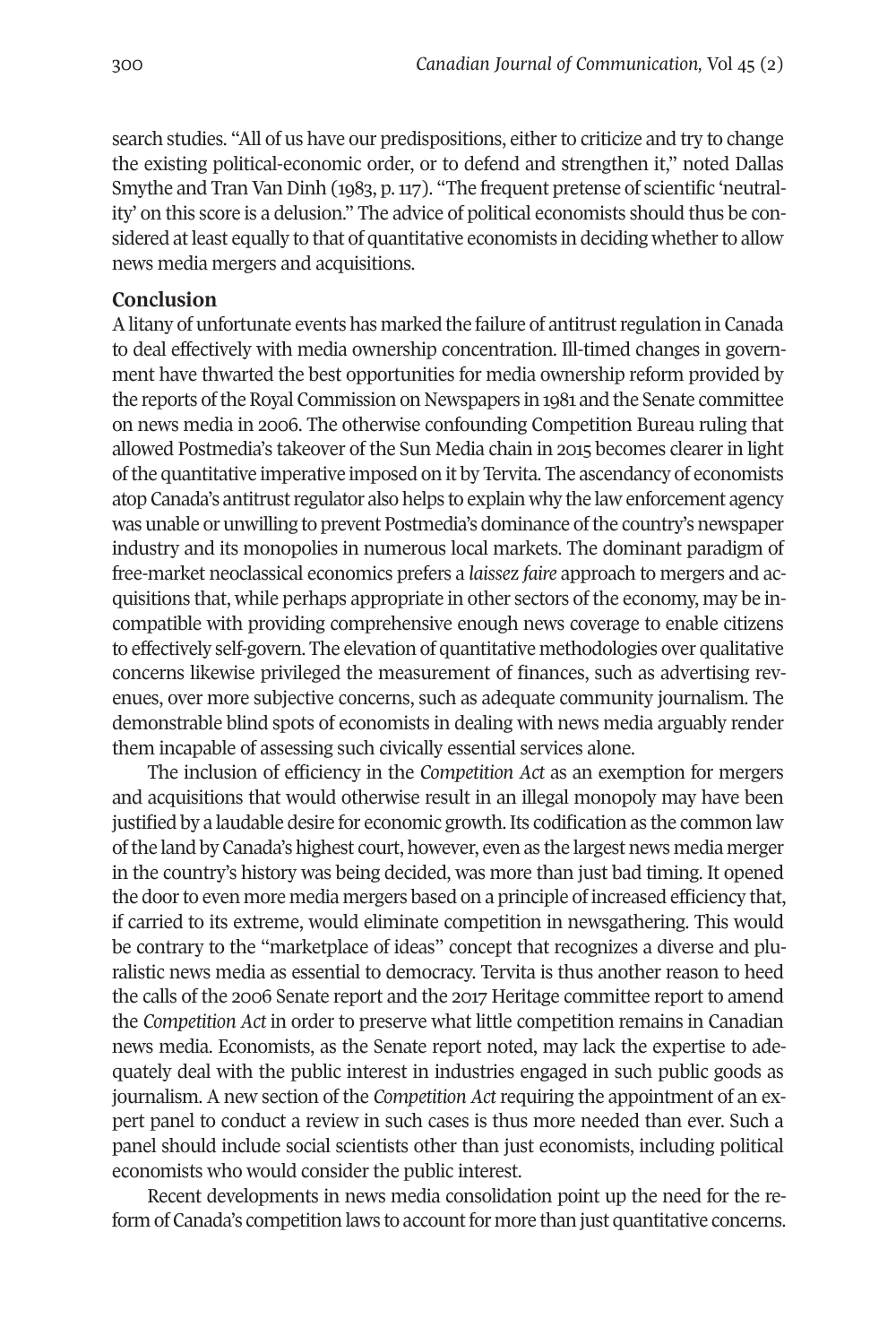They also emphasize the need for economists, if they are to be the "rock stars" of competition law in Canada, to at least become more cognizant of research in communication, which has long found negative social and political effects of news media consolidation. Economists should not be the solo voice heard in deciding such important questions but should instead be considered in concert with those of other social scientists.

# **Notes**

<span id="page-14-0"></span>1. Pecman's five-year term as head of the Competition Bureau expired in 2018; a lawyer succeeded him.

<span id="page-14-1"></span>2. An economist with the Competition Bureau described the 2009 study as the leading one on the subject of two-sided markets (Janota, personal communication, January 18, 2018).

## **Personal communication**

Chandra, Ambarish. (2015, August 20). Email to author. Janota, Nicolas. (2018, January 18). Telephone call with author. MacKay, Trevor. (2015, October 9). Letter to author.

#### **References**

- Angrist, Joshua D., & Pischke, Jörn-Steffen. (2010). The credibility revolution in empirical economics: How better research design is taking the con out of econometrics. *Journal of Economic Perspectives*, *24*(2), 3–30.
- Artuso, Antonella. (2014, October 6). Postmedia buys Sun Media's English-language papers, including the Calgary Sun, for \$316M. *Calgary Sun*. URL: [http://www.calgarysun.com/2014/10/06/](http://www.calgarysun.com/2014/10/06/postmedia-buys-sun-medias-english-language-papers-including-the-calgary-sun-for-316m) [postmedia-buys-sun-medias-english-language-papers-including-the-calgary-sun-for-316m](http://www.calgarysun.com/2014/10/06/postmedia-buys-sun-medias-english-language-papers-including-the-calgary-sun-for-316m) [May 23, 2017].
- Assaf,Dany H., & Chernenko, Marina. (2015). The Tervita decision: Prevention of competition, efficiency defenses, and knowing the unknowns in merger review. *Antitrust Magazine*, 29(3), 66–72.
- Austen, Ian. (1983, December 19). An acquittal for the press lords. *Maclean's*, *96*(51), 34–35.
- Bradshaw, James. (2016, January 20). Postmedia merges newsrooms, cuts 90 jobs in response to financial woes. *Globe and Mail*, p. A1.
- Britneff, Beatrice. (2017, February 12). Public Policy Forum report on media crisis "flawed": Professor. *iPolitics.* URL: [https://ipolitics.ca/2017/02/12/public-policy-forum-report-on-media-crisis](https://ipolitics.ca/2017/02/12/public-policy-forum-report-on-media-crisis-flawed-professor) [-flawed-professor/](https://ipolitics.ca/2017/02/12/public-policy-forum-report-on-media-crisis-flawed-professor) [February 12, 2017].
- Brownell, Claire. (2015, March 26). Postmedia gets green light: Competition Bureau OKs purchase of 173 Sun Media publications. *Ottawa Citizen*, p. C9.
- Canada. (1970). *The uncertain mirror: Report of the Special Senate Committee on Mass Media*, Vol. I. Ottawa, ON: Information Canada.
- Canada. (1981).*Royal Commission onNewspapers*[Report]*.* Ottawa, ON: Minister of Supply and Services.
- Canada. (2004). *Standing Senate Committee on Transportations and Communications: Interim report on the Canadian news media.* URL: http://www.parl.gc.ca/Content/SEN/Committee /373/tran/rep/rep04apr04-e.htm [February 21, 2020].
- Canada. (2006). *Standing Senate Committee on Transportations and Communications: Final report on the Canadian news media, Vol. 1.* URL: [http://www.parl.gc.ca/content/sen/committee](http://www.parl.gc.ca/content/sen/committee/391/tran/rep/repfinjun06vol1-e.pdf) [/391/tran/rep/repfinjun06vol1-e.pdf](http://www.parl.gc.ca/content/sen/committee/391/tran/rep/repfinjun06vol1-e.pdf) [February 21, 2020].
- Canada, House of Commons. (2017,June).*Disruption: Change and churning in Canada's media landscape*. Report of the Standing Committee on Canadian Heritage. URL: [https://www.ourcommons.ca](https://www.ourcommons.ca/Content/Committee/421/CHPC/Reports/RP9045583/chpcrp06/chpcrp06-e.pdf) [/Content/Committee/421/CHPC/Reports/RP9045583/chpcrp06/chpcrp06-e.pdf](https://www.ourcommons.ca/Content/Committee/421/CHPC/Reports/RP9045583/chpcrp06/chpcrp06-e.pdf) [February 21, 2020].
- Canada Newswire. (2018, March 1). Newalta and Tervita agree to merge to create the leading energyfocused environmental solutions provider in Canada. *Canada Newswire*. URL: [https://www.newswire.ca/news-releases/newalta-and-tervita-agree-to-merge-to-create-the](https://www.newswire.ca/news-releases/newalta-and-tervita-agree-to-merge-to-create-the-leading-energy-focused-environmental-solutions-provider-in-canada-675505143.html) [-leading-energy-focused-environmental-solutions-provider-in-canada-675505143.html](https://www.newswire.ca/news-releases/newalta-and-tervita-agree-to-merge-to-create-the-leading-energy-focused-environmental-solutions-provider-in-canada-675505143.html) [September 28, 2019].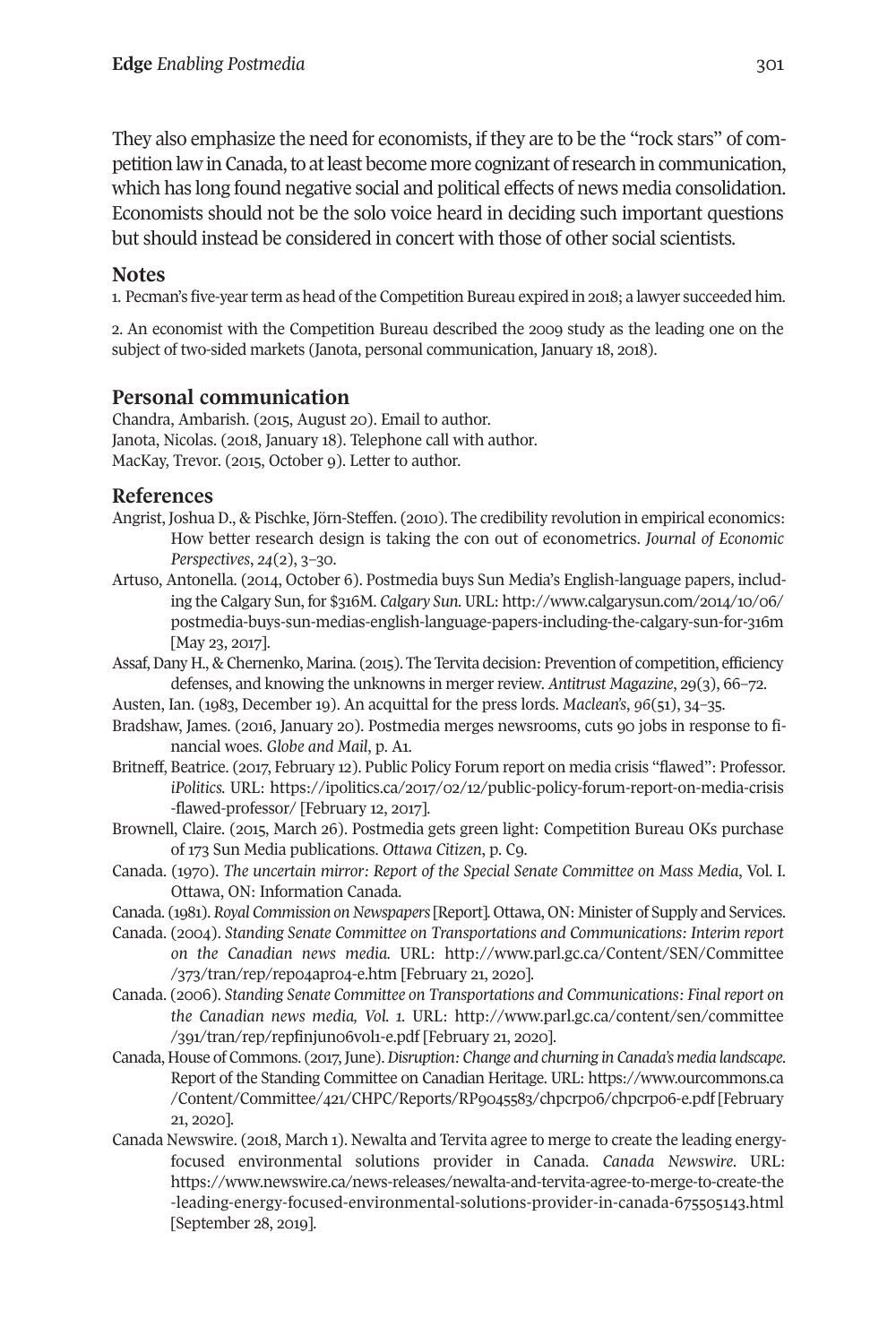- Chandra, Ambarish, & Collard-Wexler, Allan. (2009). Mergers in two-sided markets: An application to the Canadian newspaperindustry. *Journal of Economics & Management Strategy*,*18*(4),1045–1070.
- Christensen, Johan. (2017). *The power of economists within the state*. PaloAlto, CA: StanfordUniversity Press.
- Christensen, Johan. (2018). Economic knowledge and the scientization of policy advice. *Policy Sciences*, *51*(3), 291–311.
- Chyi, H. Iris, & Tenenboim, Ori. (2019, January 19). Charging more and wondering why readership declined? A longitudinal study of U.S. newspapers' price hikes, 2008–2016. *Journalism Studies*, *20*(14), 2113–2129.
- Competition Bureau. (2004). T*he Competition Bureau's work in media industries: Background for the Senate Committee on Transport and Communications.* Ottawa, ON: Competition Bureau.
- Competition Bureau. (2015a, March 25). *Competition Bureau will not challenge Postmedia's acquisition of Sun Media.*URL: <http://www.competitionbureau.gc.ca/eic/site/cb-bc.nsf/eng/03898.html> [February 21, 2020].
- Competition Bureau. (2015b, March 25). *Competition Bureau statementregarding the proposed acquisition by Postmedia Network Inc. of the English-language newspapers of Quebecor Media Inc.* URL: <http://www.competitionbureau.gc.ca/eic/site/cb-bc.nsf/eng/03899.html> [February 21, 2020].
- Crampton, Paul S. (1995). The treatment of efficiency gains in Canadian merger analysis. In Organization for Economic Co-operating and Development, *Competition policy and efficiency claims in horizontal agreements* (pp. 59–71)*.* Paris, FR: OECD.
- Dobby, Christine, & Bradshaw, James. (2015, March 26). Competition Bureau clears way for Postmedia to buy Sun Media papers. *Globe and Mail*, p. B1.
- Edge, Marc. (2001). *Pacific Press: The unauthorized story of Vancouver's newspaper monopoly*. Vancouver, BC: New Star Books.
- Edge, Marc. (2007). Convergence and the "black news hole": Canadian newspaper coverage of the 2003 Lincoln report. *Canadian Journal of Media Studies*, *2*(1), 76–108.
- Edge, Marc. (2008). Cross ownership. In Wolfgang Donsbach (Ed.), *International encyclopedia of communication* (pp. 1079-1083)*.* Oxford, UK: Blackwell.
- Edge, Marc. (2016a). The never-ending story: Postmedia, press concentration, and the Competition Bureau. *Canadian Journal of Media Studies*, *15*(1), 53–81.
- Edge, Marc. (2016b). *The news we deserve: The transformation of Canada's media landscape.* Vancouver, BC: New Star Books.
- Edge, Marc. (2017a). News as hazardous waste: Postmedia, the Competition Bureau, and the Supreme Court of Canada. *Canadian Journal of Communication*, *45*(5), 851–865.
- Edge, Marc. (2017b, October). Joly's right decision, wrong reasoning on Canadian news media. *Policy Options*. URL: [http://policyoptions.irpp.org/magazines/october-2017/jolys-right-decision](http://policyoptions.irpp.org/magazines/october-2017/jolys-right-decision-wrong-reasoning-on-canadian-news-media) [-wrong-reasoning-on-canadian-news-media/](http://policyoptions.irpp.org/magazines/october-2017/jolys-right-decision-wrong-reasoning-on-canadian-news-media) [February 21, 2020].
- Edge, Marc. (2018). Conspiracy to commit murder? Canadian newspaper trades and closures, 2010– 2017. *Canadian Journal of Media Studies, 16*(1), 28–45.
- Feibel, Adam. (2016, February 1). Newspapers keep feeling the chill. *Ottawa Business Journal*, 19(7), 12-13.
- Fourcade, Marion. (2009). *Economists and societies: Discipline and profession in the United States, Britain, and France, 1890s to 1990s*. Princeton, NJ: Princeton University Press.
- Fourcade, Marion, Ollion, Etienne, & Algan, Yann. (2015). The superiority of economists. *Journal of Economic Perspectives*, *29*(1), 89–113.
- Gabszewicz, Jean, Resende, Joana, & Sonnac, Nathalie. (2016). Media as multi-sided platforms. In Robert G. Picard & Steve S. Wildman (Eds.), *Handbook on the economics of the media* (pp. 3–35). Cheltenham, UK: Edward Elgar.
- Grant, Kendall. (2015, February 19). Efficiency prevails in merger review. *Thecourt.ca.* URL: [http://](http://canliiconnects.org/en/commentaries/38606) [canliiconnects.org/en/commentaries/38606](http://canliiconnects.org/en/commentaries/38606) [February 21, 2020].
- Gutstein, Donald. (2014). *Harperism: How Stephen Harper and his think tank colleagues have transformed Canada*. Toronto, ON: James Lorimer.
- Hirschman, Daniel, & Berman, Elizabeth Popp. (2014) Do economists make policies? On the political effects of economics. *Socio-Economic Review*, *12*(4), 779–811.